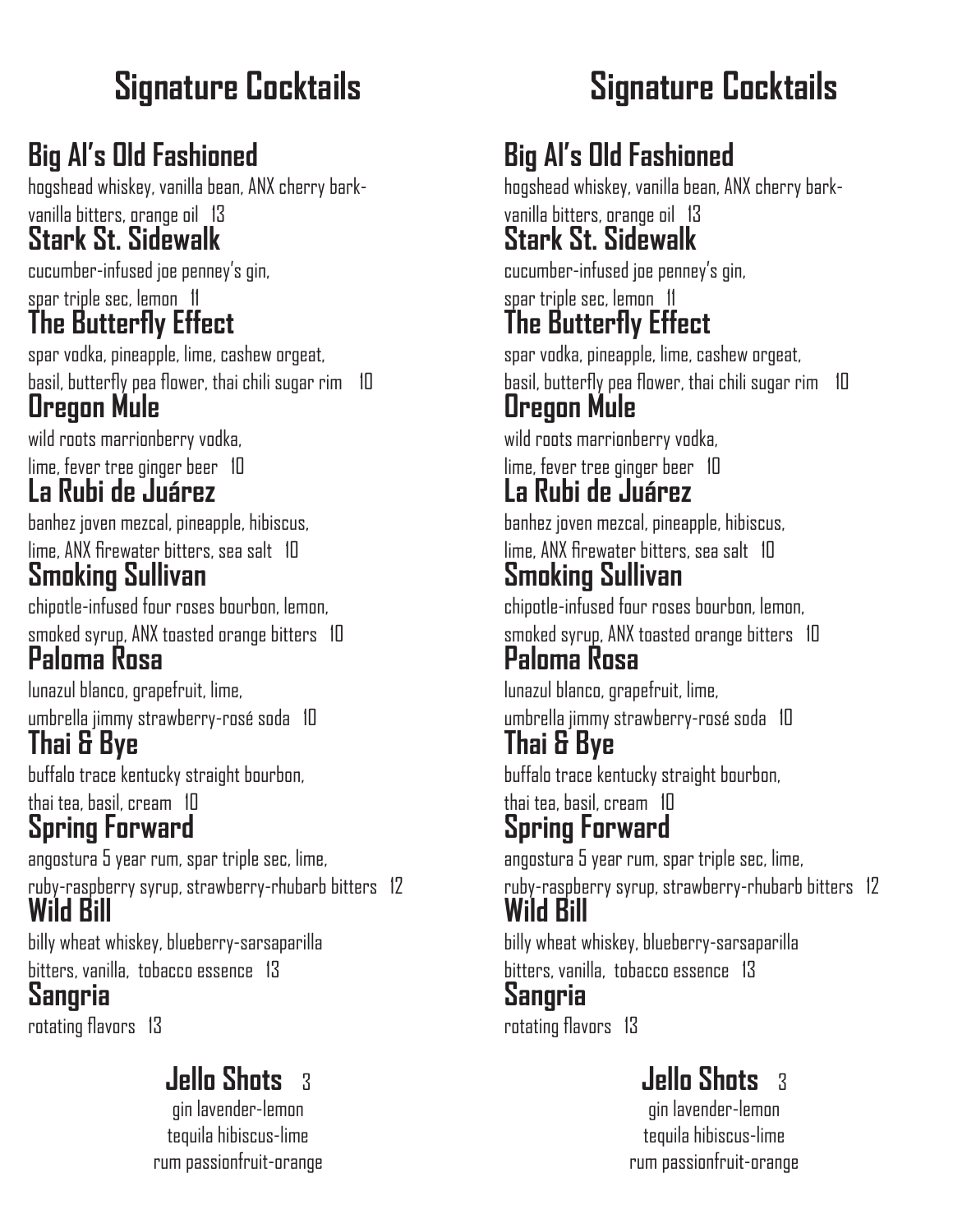# **Draft List**

**Ruby**  raspberry blonde, crisp ABV 4.39 4/6.5

**Hammerhead**  northwest pale ale, cascade hops ABV 5.93 4/6.5

**Grand Lodge Pilsner** light, clean, herbal citrus ABV 4.64 4.25/7

**33rd State IPA** grapefruit, orange & bright pine ABV 6.45 4.25/7

**Ridgetrail Hazy IPA** citrus, melon, pine ABV 5.55 4.5/7.5

**Dad Watson's Reserve Stout**  barrel aged, full bodied, big roasty notes ABV 8.93 4.5/7.5

**Terminator Stout** dark roast, coffee, full-bodied ABV 6.45 4/6.5

**Ground Pounder E.S.B. (On Nitro)** citris, caramel, toasted biscuit ABV 5.3 4/6.5

**Blackberry Cider** fresh blackberry, slightly tart ABV 6.8 5.5/8

> **Want to Know More? Check out the app to see what's on tap! drinktracker.mcmenamins.com**

# **Wine by the Glass**

**Black Rabbit Red** 10 **Pinot Noir** <sup>10</sup> **White Rabbit** <sup>10</sup> **Chardonnay** <sup>10</sup> **Pinot Gris** 10

# **Draft List**

**Ruby** 

raspberry blonde, crisp ABV 4.39 4/6.5

**Hammerhead**  northwest pale ale, cascade hops ABV 5.93 4/6.5

**Grand Lodge Pilsner** light, clean, herbal citrus ABV 4.64 4.25/7

**33rd State IPA** grapefruit, orange & bright pine ABV 6.45 4.25/7

**Ridgetrail Hazy IPA** citrus, melon, pine ABV 5.55 4.5/7.5

# **Dad Watson's Reserve Stout**

barrel aged, full bodied, big roasty notes ABV 8.93 4.5/7.5

**Terminator Stout** dark roast, coffee, full-bodied ABV 6.45 4/6.5

# **Ground Pounder E.S.B. (On Nitro)**

citris, caramel, toasted biscuit ABV 5.3 4/6.5

#### **Blackberry Cider**

fresh blackberry, slightly tart ABV 6.8 5.5/8

**Want to Know More? Check out the app to see what's on tap! drinktracker.mcmenamins.com**

# **Wine by the Glass**

**Black Rabbit Red 10 Pinot Noir** <sup>10</sup> **White Rabbit** <sup>10</sup> **Chardonnay** <sup>10</sup> **Pinot Gris** 10